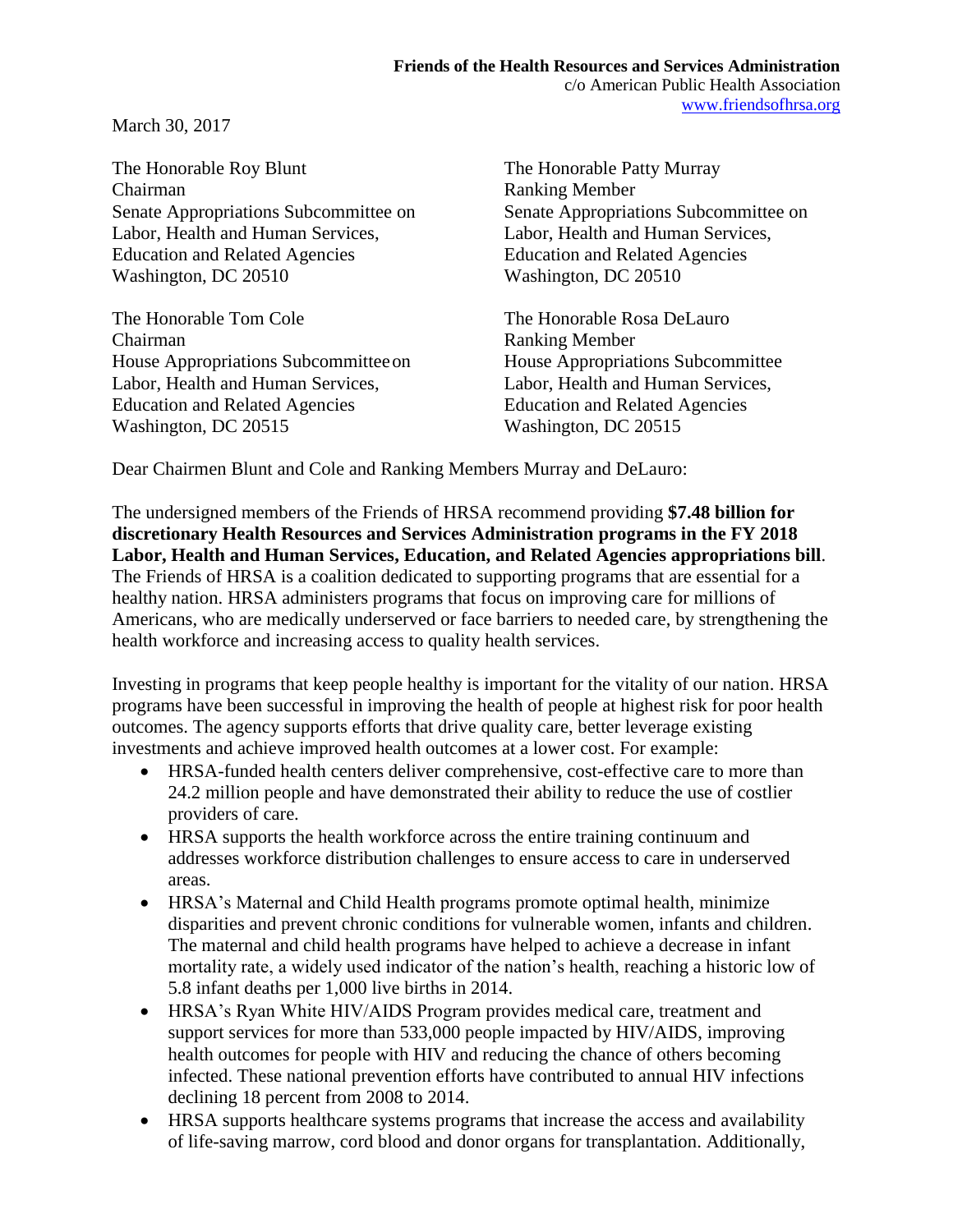the Healthcare Systems Bureau supports poison control centers, which contribute to significantly decreasing a patient's length of stay in a hospital and save the federal government \$662.8 billion each year in medical costs and lost productivity.

- HRSA also supports community- and state-based solutions to improve efficiencies in delivering rural health services and expand access to care in rural communities.
- HRSA's family planning program reduces unintended pregnancy rates, limits transmission of sexually transmitted infections and increases early detection of breast and cervical cancer by ensuring access to family planning and related preventive health services to more than 4 million women, men and adolescents.

In addition to discretionary funding, HRSA receives mandatory funding for multiple programs. At the end of FY 2017, mandatory funding is slated to expire for Community Health Centers, National Health Service Corps, Teaching Health Centers Program, Family-to-Family Health Information Centers and the Maternal, Infant, and Early Childhood Home Visiting Program. Together, mandatory resources for these programs account for 41 percent of HRSA's total program level. We urge the Labor-HHS-Education appropriations committees to work with your authorizing colleagues to ensure continued funding for these programs. In the absence of continued mandatory funding for these programs, it will be exceedingly difficult to address these shortfalls in the Labor-HHS-Education appropriations bill.

The nation faces a shortage of health professionals, and a growing and aging population which will demand more health care. HRSA is well positioned to address these issues and to continue building on the agency's many successes, but a stronger commitment of resources is necessary to effectively do so. Our funding request would restore HRSA's discretionary budget to the FY 2010 level. We urge you to consider HRSA's central role in strengthening the nation's health and support a funding level of \$7.48 billion for HRSA's discretionary budget authority in FY 2018.

For any questions regarding our request, please contact Nicole Burda at [nicole.burda@apha.org](mailto:nicole.burda@apha.org) or 202-777-2513.

Sincerely,

Academy of Nutrition and Dietetics AcademyHealth Advocates for Youth AIDS Foundation of Chicago AIDS United Allergy & Asthma Network American Academy of Family Physicians American Academy of HIV Medicine American Academy of PAs American Academy of Pediatrics American Association for Dental Research American Association for the Study of Liver Diseases American Association of Colleges of Nursing American Association of Colleges of Osteopathic Medicine American Association of Colleges of Pharmacy American Association of Colleges of Podiatric Medicine American Association of Nurse Practitioners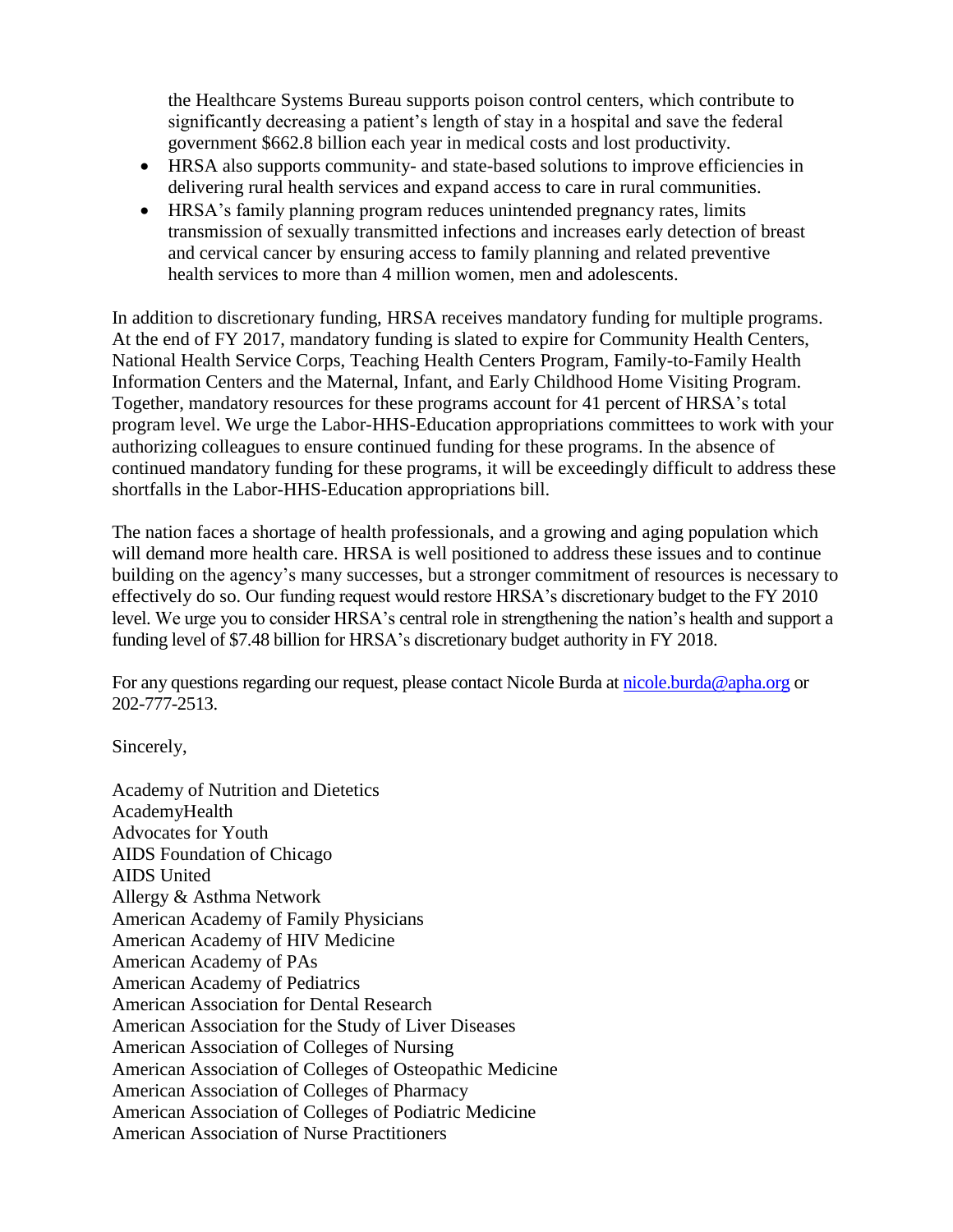American Cancer Society Cancer Action Network (ACS CAN) American College of Preventive Medicine American Dental Association American Dental Education Association American Dental Hygienists' Association American Geriatrics Society American Hospital Association American Medical Student Association American Nurses Association American Occupational Therapy Association American Optometric Association American Organization of Nurse Executives American Osteopathic Association American Podiatric Medical Association American Psychiatric Association American Psychological Association American Public Health Association American Society for Blood & Marrow Transplantation American Society for Clinical Laboratory Science (ASCLS) American Society for Reproductive Medicine American Society of Transplantation American Thoracic Society ASIA International Community Health Center Asian & Pacific Islander American Health Forum Association of American Medical Colleges Association of American Veterinary Medical Colleges Association of Asian Pacific Community Health Organizations (AAPCHO) Association of Clinicians for the Underserved Association of Departments of Family Medicine Association of Family Medicine Residency Directors Association of Maternal & Child Health Programs Association of Minority Health Professions Schools Association of Nurses in AIDS Care Association of Public Health Laboratories Association of Reproductive Health Professionals Association of Schools and Programs of Public Health Association of Schools of Allied Health Professions Association of University Centers on Disabilities CAEAR Coalition California Public Health Association-North CenterLink: The Community of LGBT Centers Coalition for Health Funding Commission on the Public's Health System Commissioned Officers Association of the U.S. Public Health Service, Inc. (COA) Concilio Latino de Salud Connecticut Public Health Association Consumer Health First Cooley's Anemia Foundation Delaware Academy of Medicine / Delaware Public Health Association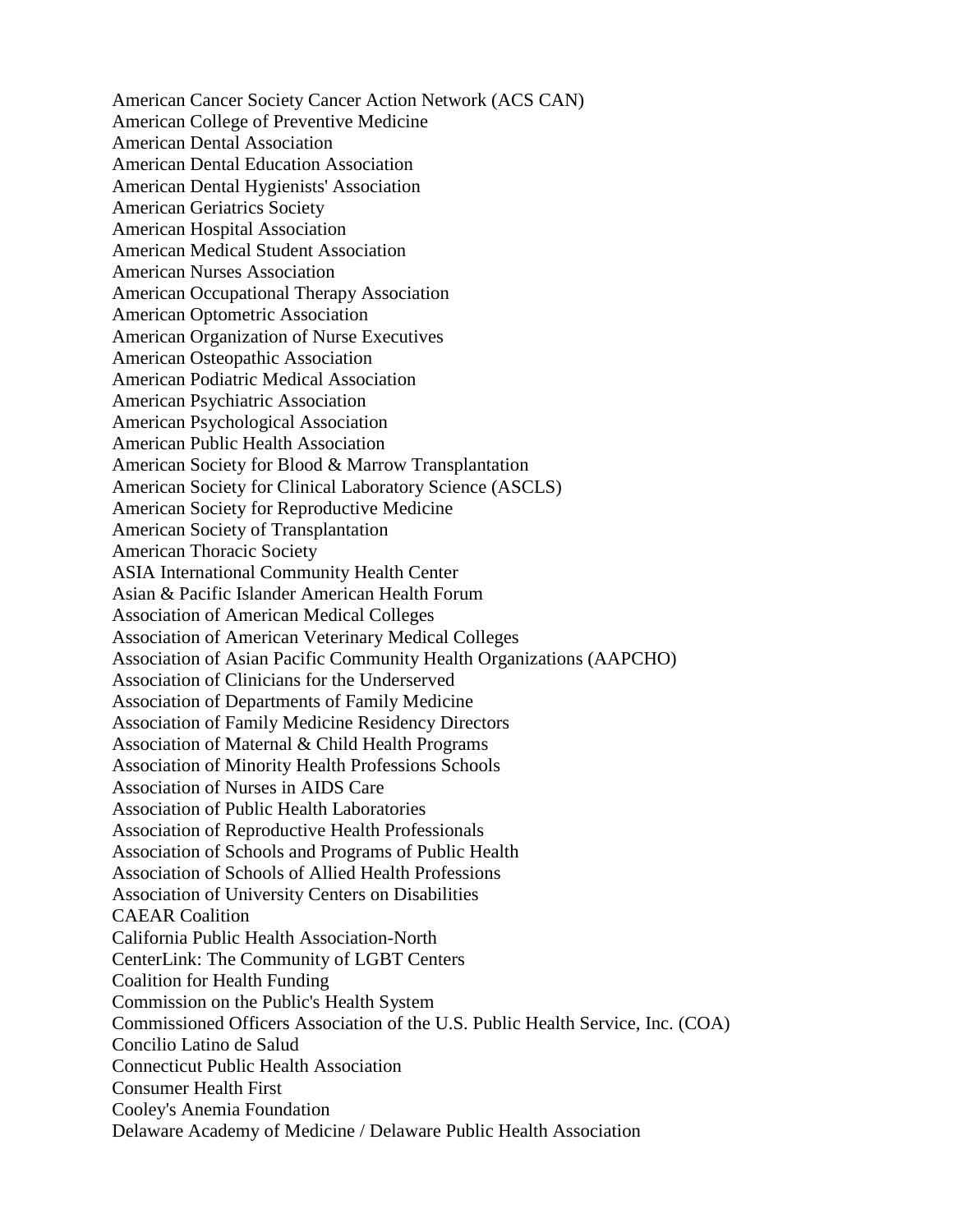Disability Policy Consortium of Massachusetts Equality California Futures Without Violence Georgia Public Health Association GLMA: Health Professionals Advancing LGBT Equality Hepatitis Foundation International HIV Medicine Association IC & RC Idaho Public Health Association Iowa Public Health Association Jeffrey Modell Foundation Kansas Public Health Association Kentucky Public Health Association Khmer Health Advocates, Inc. Latino Commission on AIDS, Inc. Louisiana Public Health Association Maine Public Health Association March of Dimes Maryland Public Health Association Meharry Medical College Michigan Public Health Association Mississippi Public Health Association Morehouse School of Medicine NAADAC, the Association for Addiction Professionals NASTAD National AHEC Organization National Asian Pacific American Families Against Substance Abuse National Asian Pacific American Women's Forum (NAPAWF) National Association for Geriatric Education National Association of Community Health Centers National Association of County and City Health Officials National Association of Pediatric Nurse Practitioners National Black Gay Men's Advocacy Coalition National Black Justice Coalition National Black Nurses Association National Board for Certified Counselors National Center for Farmworker Health National Center for Lesbian Rights National Center for Transgender Equality National Council for Diversity in the Health Professions National Council of Asian Pacific Islander Physicians National Council of Jewish Women National Environmental Health Association National Family Planning & Reproductive Health Association National Health Care for the Homeless Council National Hispanic Medical Association National Immigration Law Center National League for Nursing National Marrow Donor Program, Be The Match